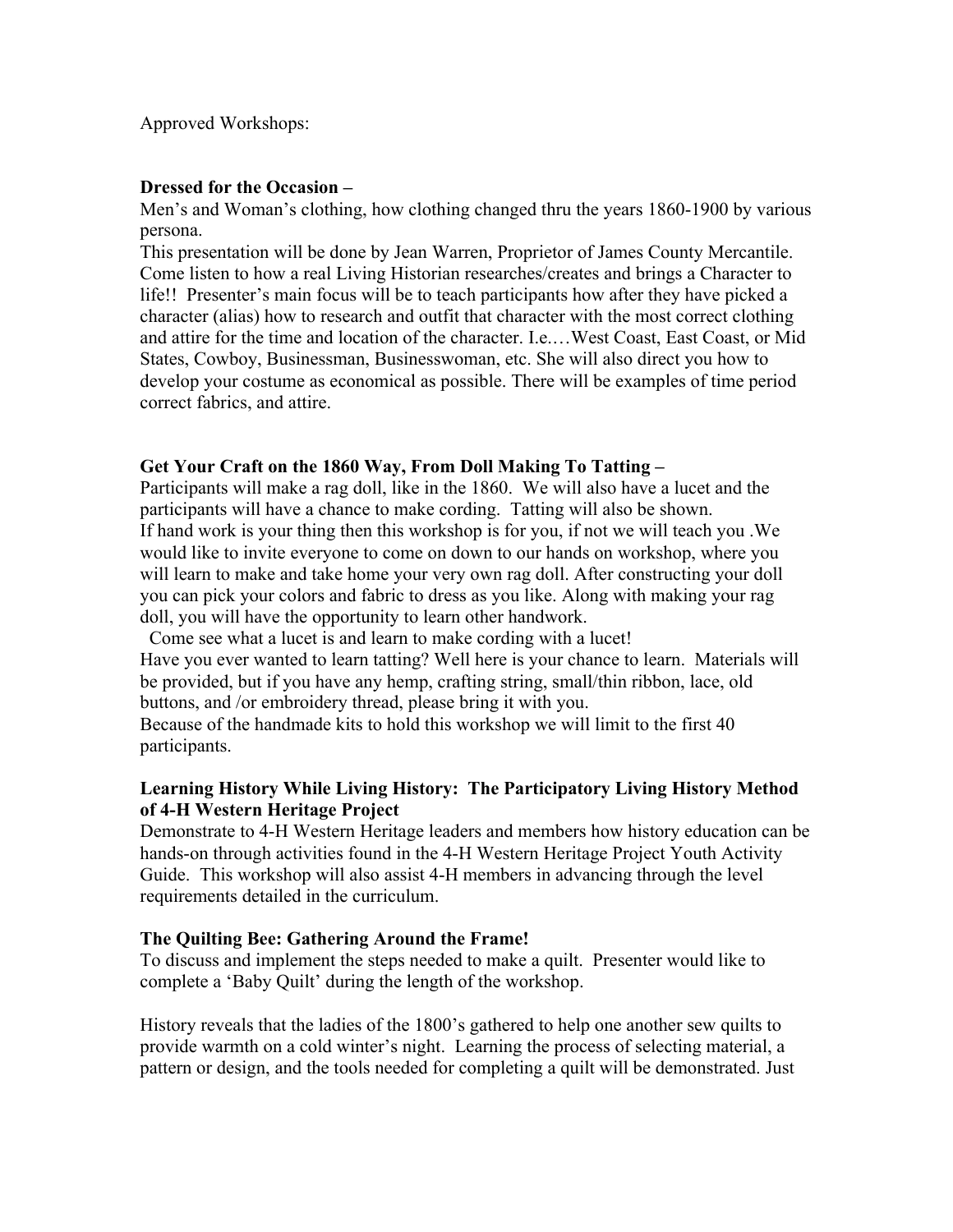as our ancestors so long ago, we will gather around the quilt frame to socialize and complete our quilt project.

## **Famous Outlaws of Missouri -**

To present an awareness of the key role that Missourians played in the development of the Old West.

A PowerPoint presentation of some of the most famous Missourians that lived on both sides of the law.

## **Loom Weaving -**

To show how old clothing was used to make something useful. Because cloth was made by hand from yarn that was hand spun, the people never threw away old clothing or rags, but saved them to be used in quilts, rugs and other useful household items. Our ancestors were very frugal with their resources.

## **Old Time Basket Weaving –**

Participants will learn the art of basketweaving through the weaving of a Cape Cod Blueberry basket. The basket will have a Shaker-style square bottom with carved and notched oak basket handle. The instructor will have all materials prepared and will teach the class beginning weaving techniques, including an easy to weave square bottom in plain basket weave style, square base with flat reed, plain-weave continuous weaving, Cut and Tuck, notched handle application, and rim lashing. Excellent for ages 14 and up. Completed basket is 6" wide x 7" tall.

# **19th Century Farming Skills –**

To know what it was like to do some of the tasks on a farm in the 19<sup>th</sup> century with horse drawn and walking farm equipment.

## **Games of the Old West –**

What sort of games were played before television and video games? Discover the pastsaddle up and participate in the following: walking on stilts, 2 man board slide , bean bag double can, graces, stick pull, checkers, marbles, 3 legged race, a cattle drive, calf roping and the list goes on and on. Yee Haw this will be a good time and a reminder that all Cowboys and Cowgirls will participate according to the Cowboy Code of Ethics!

## **Kids Korral –**

We've rustled up a bunch of our favorite western games, activities and projects that are guaranteed to keep young cowgirls and cowboys entertained while at the Kids Korral. Romp through the Old West and dress up like a cowboy, appear on a WANTED poster, sift for gold, make a stick horse, balloon stampede, tin can target practice, sack race, cattle drive, etc. And for those cowpokes that just need a rest a western movie will be available.